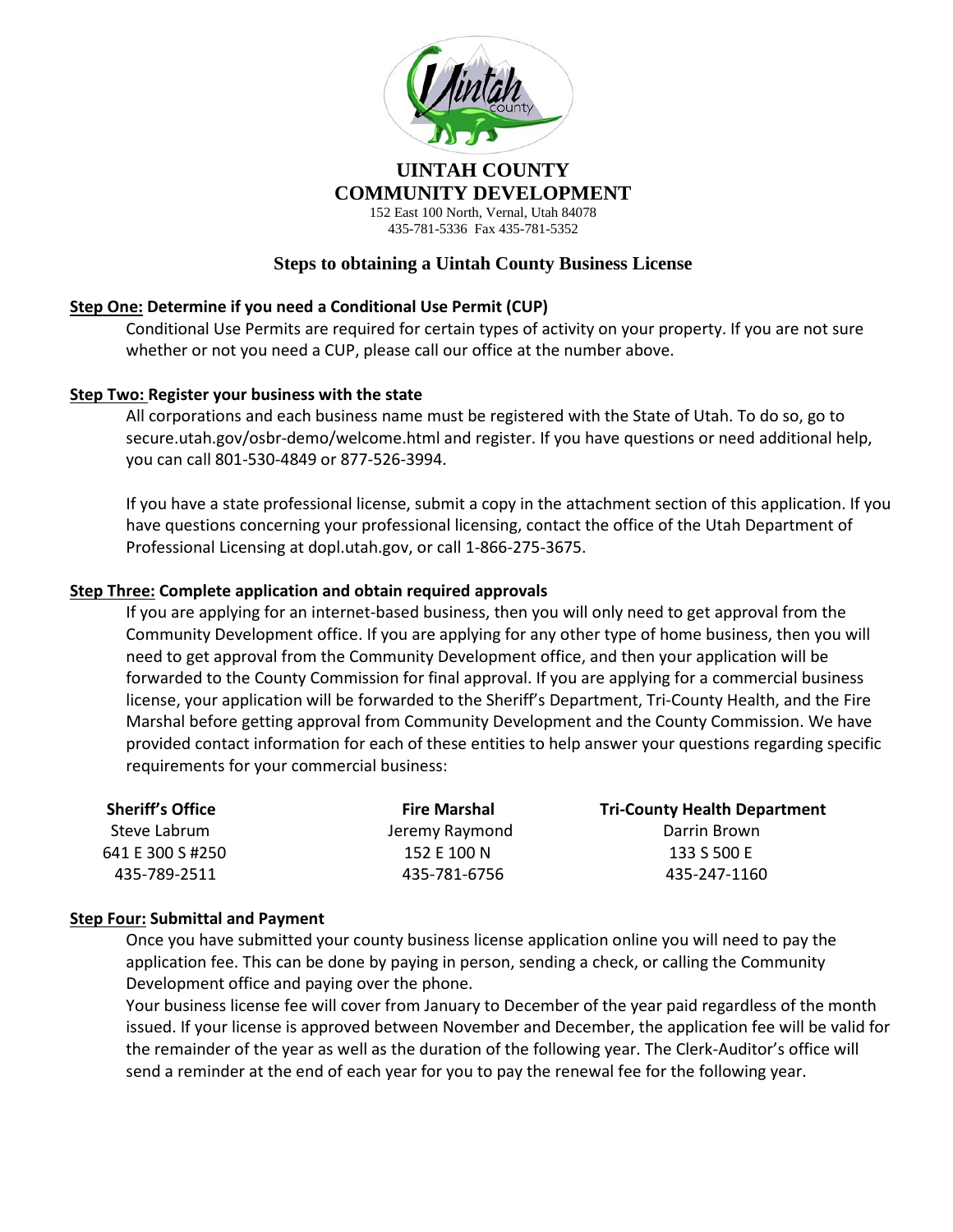# **Uintah County Business License Application**

| Division Classification of Business License (choose one)                                                                                                                                      |  |  |  |  |
|-----------------------------------------------------------------------------------------------------------------------------------------------------------------------------------------------|--|--|--|--|
| $\Box$<br>Division I: In-Home Occupation. All business activities take place within home. Customers do not<br>enter home. No Fee. (This includes internet based businesses and drop-shipping) |  |  |  |  |
| Division II: Commercial, Industrial, or Home-Based Business. \$100 Fee<br>$\Box$                                                                                                              |  |  |  |  |
| Division III: Sexually Oriented Business \$500 Fee<br>⊔                                                                                                                                       |  |  |  |  |
| Door to Door Solicitation: \$100 Fee + \$10 Per Salesman<br>□                                                                                                                                 |  |  |  |  |
| Temporary Business: Businesses operating for one month or less. \$25 Fee. If the business will be an<br>❏                                                                                     |  |  |  |  |
| event, additional information must be filled out on the page entitled "Temporary Use License"                                                                                                 |  |  |  |  |
| Taxicab/Transportation Services: Services for transporting people. \$100 Fee + \$10 per driver + \$3<br>❏                                                                                     |  |  |  |  |
| per each additional employee                                                                                                                                                                  |  |  |  |  |
| ADDITIONAL FEES = \$3.00 per full-time employee, \$1.50 per part-time employee, \$2.00 per unit, space, or room (for hotels and<br>trailer parks)                                             |  |  |  |  |
| Number of Full-Time Employees (excluding owners) _____ Number of Part-Time Employees ____ Number of units, spaces, or rooms ____                                                              |  |  |  |  |
|                                                                                                                                                                                               |  |  |  |  |
|                                                                                                                                                                                               |  |  |  |  |
|                                                                                                                                                                                               |  |  |  |  |
|                                                                                                                                                                                               |  |  |  |  |
|                                                                                                                                                                                               |  |  |  |  |
|                                                                                                                                                                                               |  |  |  |  |
|                                                                                                                                                                                               |  |  |  |  |
|                                                                                                                                                                                               |  |  |  |  |
| Are you the owner of the business? Yes $\Box$<br>No <sub>1</sub>                                                                                                                              |  |  |  |  |
| Does your business require the public to enter your home for any reason? Yes $\Box$<br>No <sub>1</sub>                                                                                        |  |  |  |  |
| Are you the property owner? Yes $\Box$<br>No <sub>1</sub><br>If you are not the property owner, please fill out the section entitled "Tenant Approval to do Business"                         |  |  |  |  |
| Utah State Sales Tax Number (must be provided if selling a product):                                                                                                                          |  |  |  |  |
| Utah State DBA/Entity Number:                                                                                                                                                                 |  |  |  |  |
| Utah State Contractor or Professional License Number:<br><b>Expiration Date:</b>                                                                                                              |  |  |  |  |
| For office use:                                                                                                                                                                               |  |  |  |  |
| Fee: __________ Date Paid: _________<br>Receipt No:________<br>License No:<br>Date of Application: _________                                                                                  |  |  |  |  |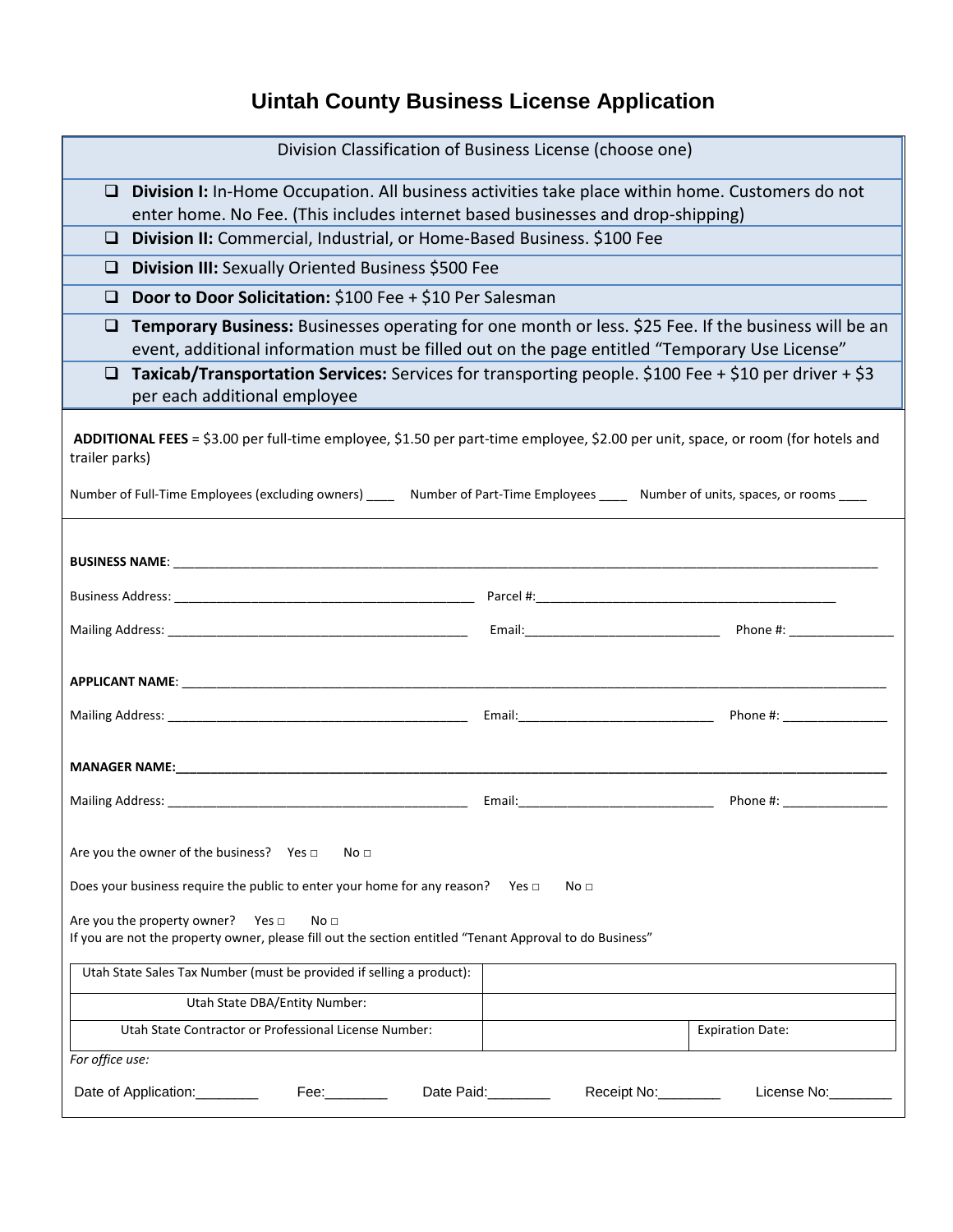Please provide a detailed description of your business:

Please list any materials/equipment you will use for your business:

Please list any commercial vehicles your business will use, and where they will be parked:

Will items/goods be sold at public events or shows? Please explain:

I certify that the answers given herein are true and accurate to the best of my knowledge. I authorize Uintah County to make such investigations and inquiries of the criminal history and other related matters as may be necessary in arriving at a decision to authorize a license to operate and/or sell items specified and limited to the outline of the business classification and use. I hereby release law enforcement agencies or persons from all liability in responding to inquiries regarding my application. In the event of approval of the license, I understand that any false or misleading information given in my application may result in revocation of said license. I understand also that I am required to abide by all rules and regulations of Uintah County and other governing agencies. I am also aware the approval or denial of my business license will take time to be processed as my application is reviewed by multiple departments within Uintah County. In connection with this business license Uintah County may perform inspections and/or take aerial imagery of the property with the use of a drone. I authorize Uintah County to utilize a drone over my property for this purpose.

\_\_\_\_\_\_\_\_\_\_\_\_\_\_\_\_\_\_\_\_\_\_\_\_\_\_\_\_\_\_\_\_\_\_\_\_\_\_\_\_\_\_\_\_\_\_\_\_\_\_\_\_\_\_\_\_\_\_\_\_\_\_\_\_\_\_\_\_\_\_\_\_\_\_\_\_\_\_\_\_\_\_\_\_\_\_\_\_\_\_\_\_\_\_\_\_ \_\_\_\_\_\_\_\_\_\_\_\_\_\_\_\_\_\_\_\_\_\_\_\_\_\_\_\_\_\_\_\_\_\_\_\_\_\_\_\_\_\_\_\_\_\_\_\_\_\_\_\_\_\_\_\_\_\_\_\_\_\_\_\_\_\_\_\_\_\_\_\_\_\_\_\_\_\_\_\_\_\_\_\_\_\_\_\_\_\_\_\_\_\_\_\_ \_\_\_\_\_\_\_\_\_\_\_\_\_\_\_\_\_\_\_\_\_\_\_\_\_\_\_\_\_\_\_\_\_\_\_\_\_\_\_\_\_\_\_\_\_\_\_\_\_\_\_\_\_\_\_\_\_\_\_\_\_\_\_\_\_\_\_\_\_\_\_\_\_\_\_\_\_\_\_\_\_\_\_\_\_\_\_\_\_\_\_\_\_\_\_\_ \_\_\_\_\_\_\_\_\_\_\_\_\_\_\_\_\_\_\_\_\_\_\_\_\_\_\_\_\_\_\_\_\_\_\_\_\_\_\_\_\_\_\_\_\_\_\_\_\_\_\_\_\_\_\_\_\_\_\_\_\_\_\_\_\_\_\_\_\_\_\_\_\_\_\_\_\_\_\_\_\_\_\_\_\_\_\_\_\_\_\_\_\_\_\_\_

\_\_\_\_\_\_\_\_\_\_\_\_\_\_\_\_\_\_\_\_\_\_\_\_\_\_\_\_\_\_\_\_\_\_\_\_\_\_\_\_\_\_\_\_\_\_\_\_\_\_\_\_\_\_\_\_\_\_\_\_\_\_\_\_\_\_\_\_\_\_\_\_\_\_\_\_\_\_\_\_\_\_\_\_\_\_\_\_\_\_\_\_\_\_\_\_ \_\_\_\_\_\_\_\_\_\_\_\_\_\_\_\_\_\_\_\_\_\_\_\_\_\_\_\_\_\_\_\_\_\_\_\_\_\_\_\_\_\_\_\_\_\_\_\_\_\_\_\_\_\_\_\_\_\_\_\_\_\_\_\_\_\_\_\_\_\_\_\_\_\_\_\_\_\_\_\_\_\_\_\_\_\_\_\_\_\_\_\_\_\_\_\_

\_\_\_\_\_\_\_\_\_\_\_\_\_\_\_\_\_\_\_\_\_\_\_\_\_\_\_\_\_\_\_\_\_\_\_\_\_\_\_\_\_\_\_\_\_\_\_\_\_\_\_\_\_\_\_\_\_\_\_\_\_\_\_\_\_\_\_\_\_\_\_\_\_\_\_\_\_\_\_\_\_\_\_\_\_\_\_\_\_\_\_\_\_\_\_\_ \_\_\_\_\_\_\_\_\_\_\_\_\_\_\_\_\_\_\_\_\_\_\_\_\_\_\_\_\_\_\_\_\_\_\_\_\_\_\_\_\_\_\_\_\_\_\_\_\_\_\_\_\_\_\_\_\_\_\_\_\_\_\_\_\_\_\_\_\_\_\_\_\_\_\_\_\_\_\_\_\_\_\_\_\_\_\_\_\_\_\_\_\_\_\_\_

\_\_\_\_\_\_\_\_\_\_\_\_\_\_\_\_\_\_\_\_\_\_\_\_\_\_\_\_\_\_\_\_\_\_\_\_\_\_\_\_\_\_\_\_\_\_\_\_\_\_\_\_\_\_\_\_\_\_\_\_\_\_\_\_\_\_\_\_\_\_\_\_\_\_\_\_\_\_\_\_\_\_\_\_\_\_\_\_\_\_\_\_\_\_\_\_ \_\_\_\_\_\_\_\_\_\_\_\_\_\_\_\_\_\_\_\_\_\_\_\_\_\_\_\_\_\_\_\_\_\_\_\_\_\_\_\_\_\_\_\_\_\_\_\_\_\_\_\_\_\_\_\_\_\_\_\_\_\_\_\_\_\_\_\_\_\_\_\_\_\_\_\_\_\_\_\_\_\_\_\_\_\_\_\_\_\_\_\_\_\_\_\_

**Applicant's Signature:\_\_\_\_\_\_\_\_\_\_\_\_\_\_\_\_\_\_\_\_\_\_\_\_\_\_\_\_\_\_\_\_\_\_\_\_\_\_\_\_\_\_\_\_\_\_\_\_ Date: \_\_\_\_\_\_\_\_\_\_\_\_\_\_\_\_\_\_\_\_\_\_\_**

#### **Tenant Approval to do Business**

If you are not the property owner of your business location, please provide a current lease agreement or fill out the fields below:

| I(We)                                             |            |                  | , owner(s) of the real property located at |                  |  |
|---------------------------------------------------|------------|------------------|--------------------------------------------|------------------|--|
|                                                   |            |                  |                                            | to use my        |  |
| (our) property, presently rented, for a business. |            |                  |                                            |                  |  |
|                                                   |            |                  |                                            |                  |  |
|                                                   |            |                  |                                            |                  |  |
|                                                   |            | (Property Owner) |                                            | (Property Owner) |  |
|                                                   | Dated this | day of           | , 20                                       |                  |  |
|                                                   |            |                  |                                            | (Notary)         |  |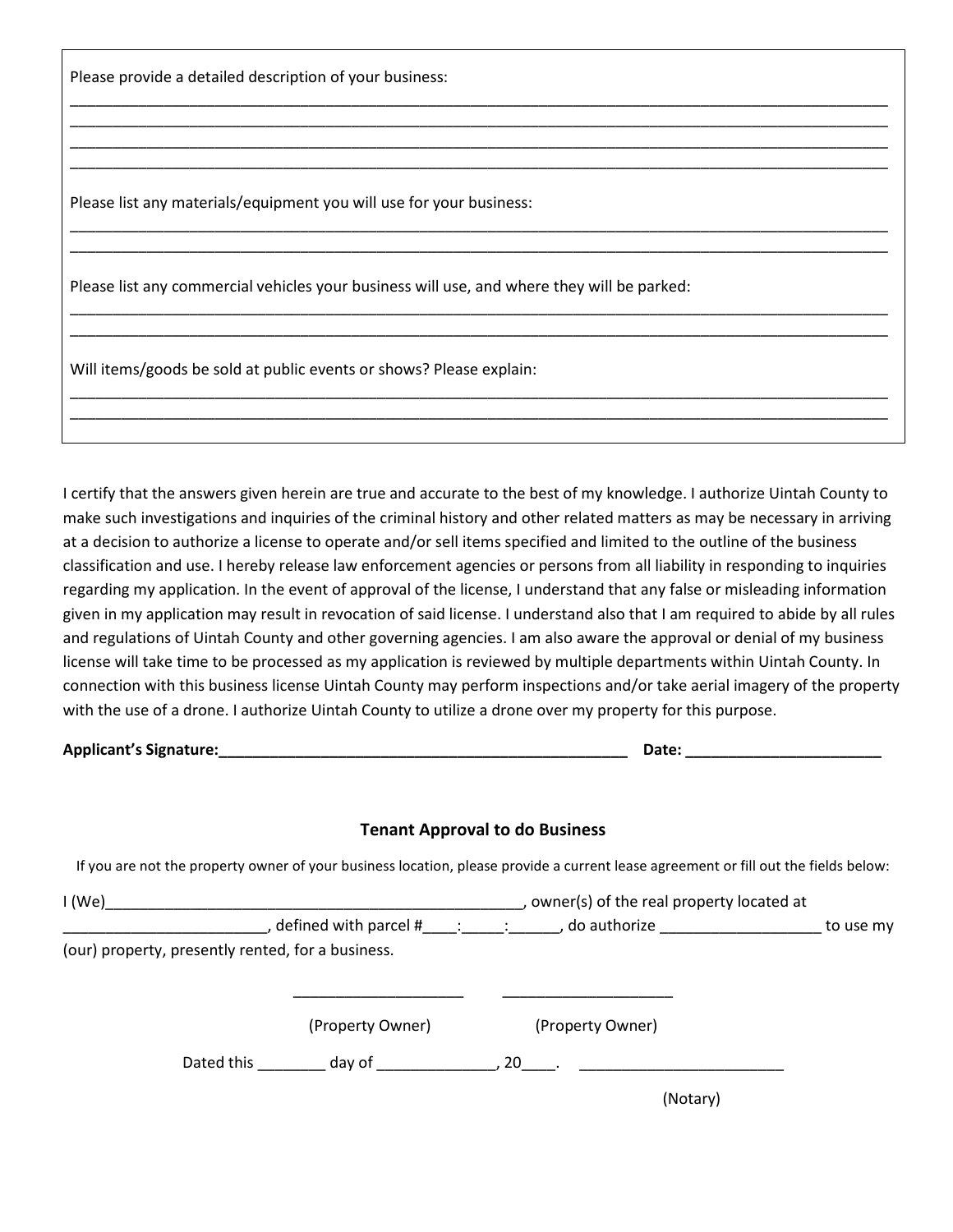# **Name of Business:\_\_\_\_\_\_\_\_\_\_\_\_\_\_\_\_\_\_\_\_\_\_\_\_\_\_\_\_\_\_\_\_\_\_\_\_\_**

| <b>Approval Sheet</b>                                                                                                                                                                                                        |                                                                                                                                                                                                                                                                                                                                           |     |  |  |
|------------------------------------------------------------------------------------------------------------------------------------------------------------------------------------------------------------------------------|-------------------------------------------------------------------------------------------------------------------------------------------------------------------------------------------------------------------------------------------------------------------------------------------------------------------------------------------|-----|--|--|
| <b>Zoning of Property</b><br>$\Box$<br>A-1 Agricultural<br>❏<br>A-3 Agricultural<br>❏<br>A-4 Agricultural<br>$\Box$<br>A-1D Dry Fork<br>❏<br>RA-1 Residential Agricultural                                                   | C-2 Heavy Commercial<br>⊔<br>❏<br>I-1 Industrial<br>$\Box$ R-1 Residential<br>R-2 Residential<br>⊔<br>I-2 Heavy Industrial<br>❏<br>MG-1 Mining and Grazing<br>❏<br>R-3 Residential<br>⊔<br>$\Box$<br>$\Box$<br>RFM Recreation, Forestry, and Mining<br>MH Mobile Home<br>❏<br><b>ASP Ashley Springs Protection</b><br>◻<br>C-1 Commercial |     |  |  |
|                                                                                                                                                                                                                              | <b>Community Development Office</b>                                                                                                                                                                                                                                                                                                       |     |  |  |
|                                                                                                                                                                                                                              | Approved<br>Denied                                                                                                                                                                                                                                                                                                                        |     |  |  |
|                                                                                                                                                                                                                              | SIGNATURE<br>DATE                                                                                                                                                                                                                                                                                                                         |     |  |  |
|                                                                                                                                                                                                                              | <b>For Commercial Businesses</b>                                                                                                                                                                                                                                                                                                          |     |  |  |
| Approved<br><b>Fire Marshal</b><br>Denied<br>N/A<br>Approved<br>Sheriff's Department<br>Denied<br>N/A<br>Approved<br>N/A<br>Tri-County Health Department<br>Denied<br>Approved<br>N/A<br><b>Building Inspector</b><br>Denied |                                                                                                                                                                                                                                                                                                                                           |     |  |  |
| <b>COUNTY COMMISSION DECISION</b>                                                                                                                                                                                            |                                                                                                                                                                                                                                                                                                                                           |     |  |  |
| $\Box$ Approved                                                                                                                                                                                                              | $\Box$ Denied                                                                                                                                                                                                                                                                                                                             | N/A |  |  |
| <b>Commission Chair</b>                                                                                                                                                                                                      | <b>Date</b>                                                                                                                                                                                                                                                                                                                               |     |  |  |
| <b>Conditions</b><br>This business license is approved with the following conditions:                                                                                                                                        |                                                                                                                                                                                                                                                                                                                                           |     |  |  |
|                                                                                                                                                                                                                              |                                                                                                                                                                                                                                                                                                                                           |     |  |  |

| <b>Date of Renewal</b> | Certificate # | Amount \$ | <b>Date Renewed</b> | Certificate # | Amount S |
|------------------------|---------------|-----------|---------------------|---------------|----------|
|                        |               |           |                     |               |          |
|                        |               |           |                     |               |          |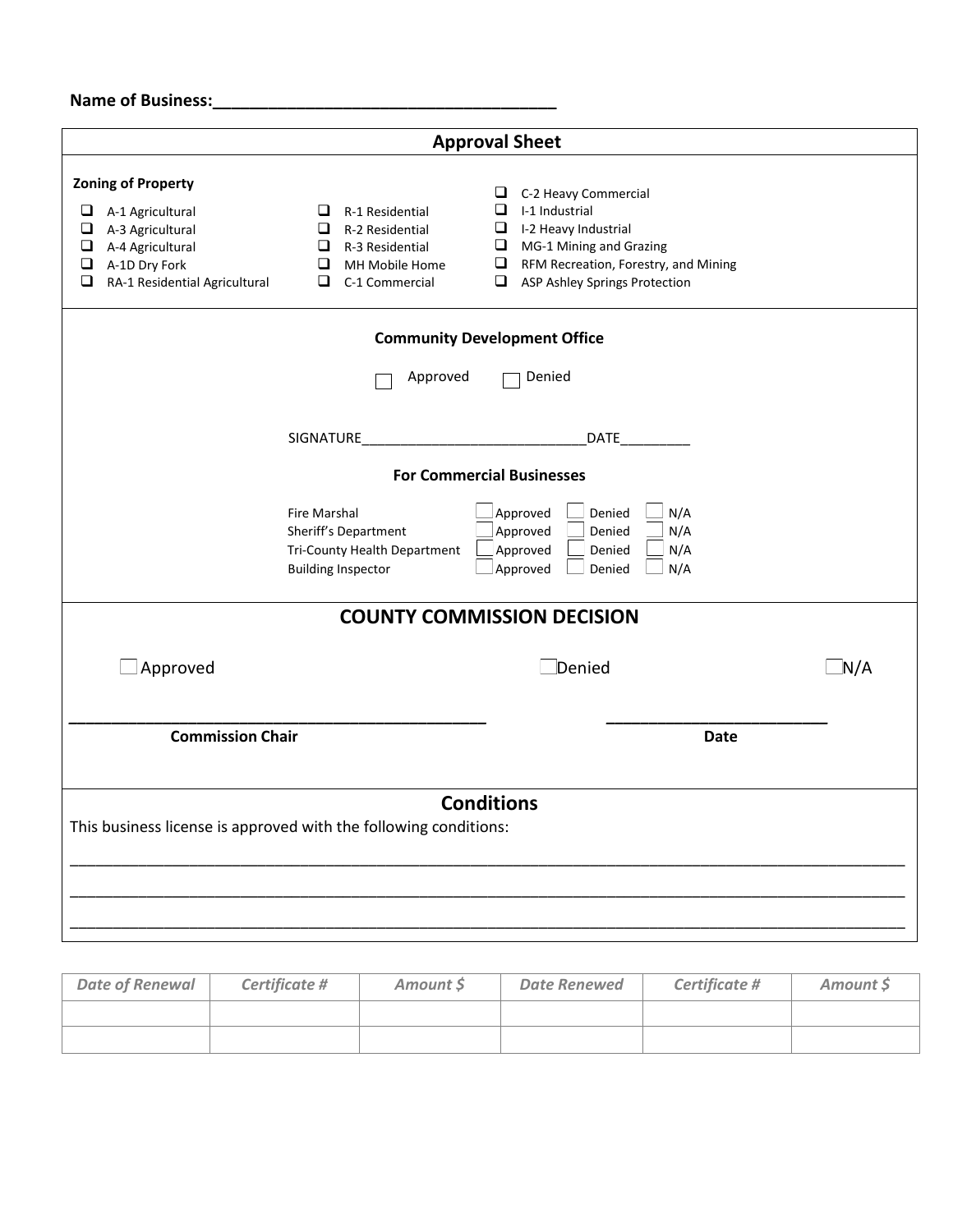

# **Assessment Form – Applicant must fill out this page before submittal**

Congratulations on the establishment of your new business. To smooth your business path, please be aware of the following statutory provisions relating to businesses:

- Utah Code, annotated 59-2-101 et seq., requires that each business pay property tax on the equipment and fixtures used in its operation.
- To assist the Assessor in determining what taxable equipment you have, Utah Code requires you to file an affidavit each year with the Assessor's Office.
- Business names are also picked up through phone listings and state and local government agencies. Property that has escaped taxation can be picked up and back billed to you with interest and penalties.

\_\_\_\_\_\_\_\_\_\_\_\_\_\_\_\_\_\_\_\_\_\_\_\_\_\_\_\_\_\_\_\_\_\_\_\_\_\_\_\_\_\_\_\_\_\_\_\_\_\_\_\_\_\_\_\_\_\_\_\_\_\_\_\_\_\_\_\_\_\_\_\_\_\_\_\_\_\_\_\_\_\_\_\_\_

\* The responsibility for business taxes is a personal obligation of the business owner.

#### **Please fill out the applicable fields below** (pick one of the three groups).

#### **Type of Business:**

**What Type of Equipment Do You Have?** (computers, machinery, furniture, file cabinets, manufacturing equipment, and estimate cost of office supplies)

\_\_\_\_\_\_\_\_\_\_\_\_\_\_\_\_\_\_\_\_\_\_\_\_\_\_\_\_\_\_\_\_\_\_\_\_\_\_\_\_\_\_\_\_\_\_\_\_\_\_\_\_\_\_\_\_\_\_\_\_\_\_\_\_\_\_\_\_\_\_\_\_\_\_\_\_\_\_\_\_\_\_\_\_\_ \_\_\_\_\_\_\_\_\_\_\_\_\_\_\_\_\_\_\_\_\_\_\_\_\_\_\_\_\_\_\_\_\_\_\_\_\_\_\_\_\_\_\_\_\_\_\_\_\_\_\_\_\_\_\_\_\_\_\_\_\_\_\_\_\_\_\_\_\_\_\_\_\_\_\_\_\_\_\_\_\_\_\_\_\_